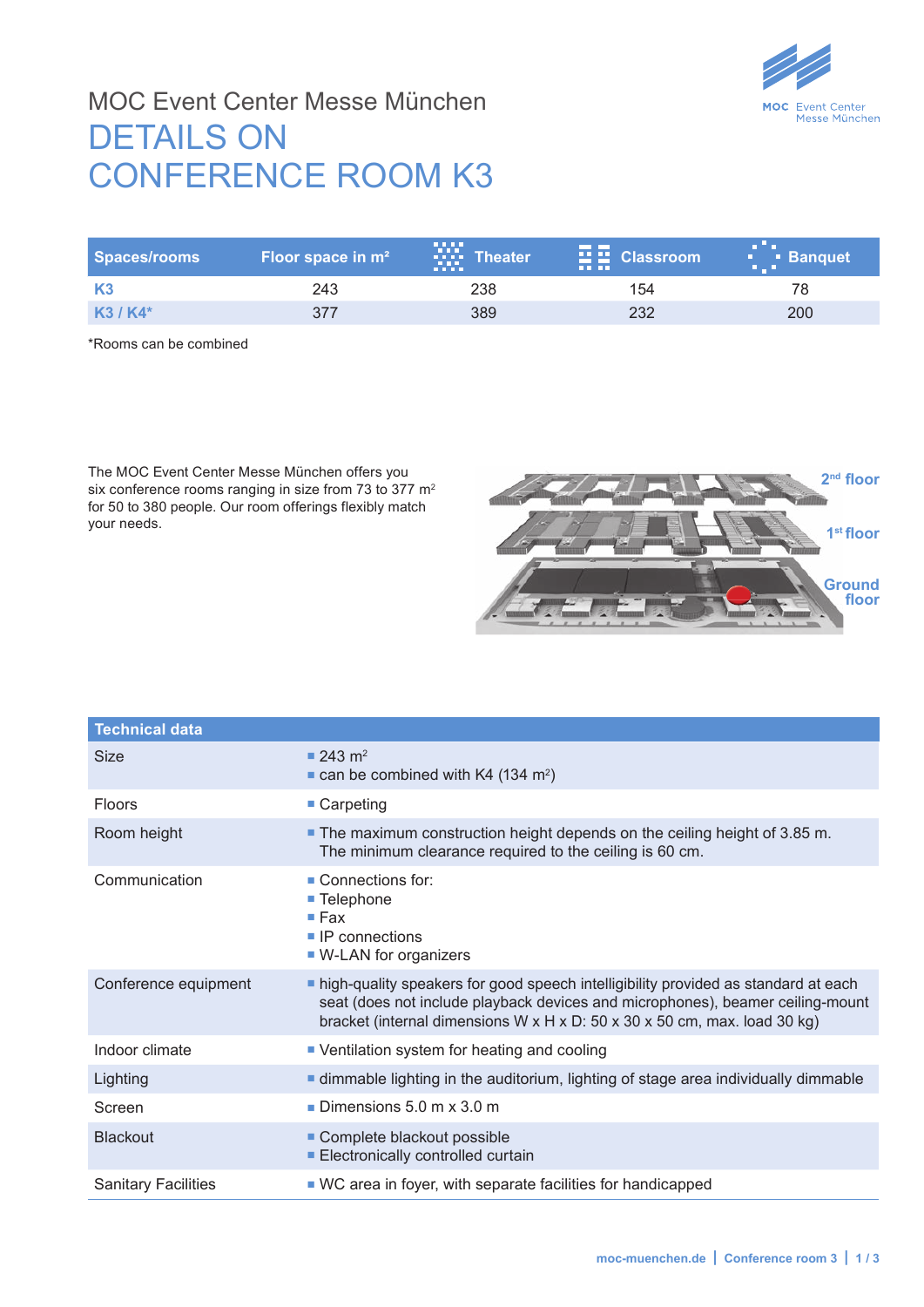

## MOC Event Center Messe München CONFERENCE ROOM K3: THEATER SEATING